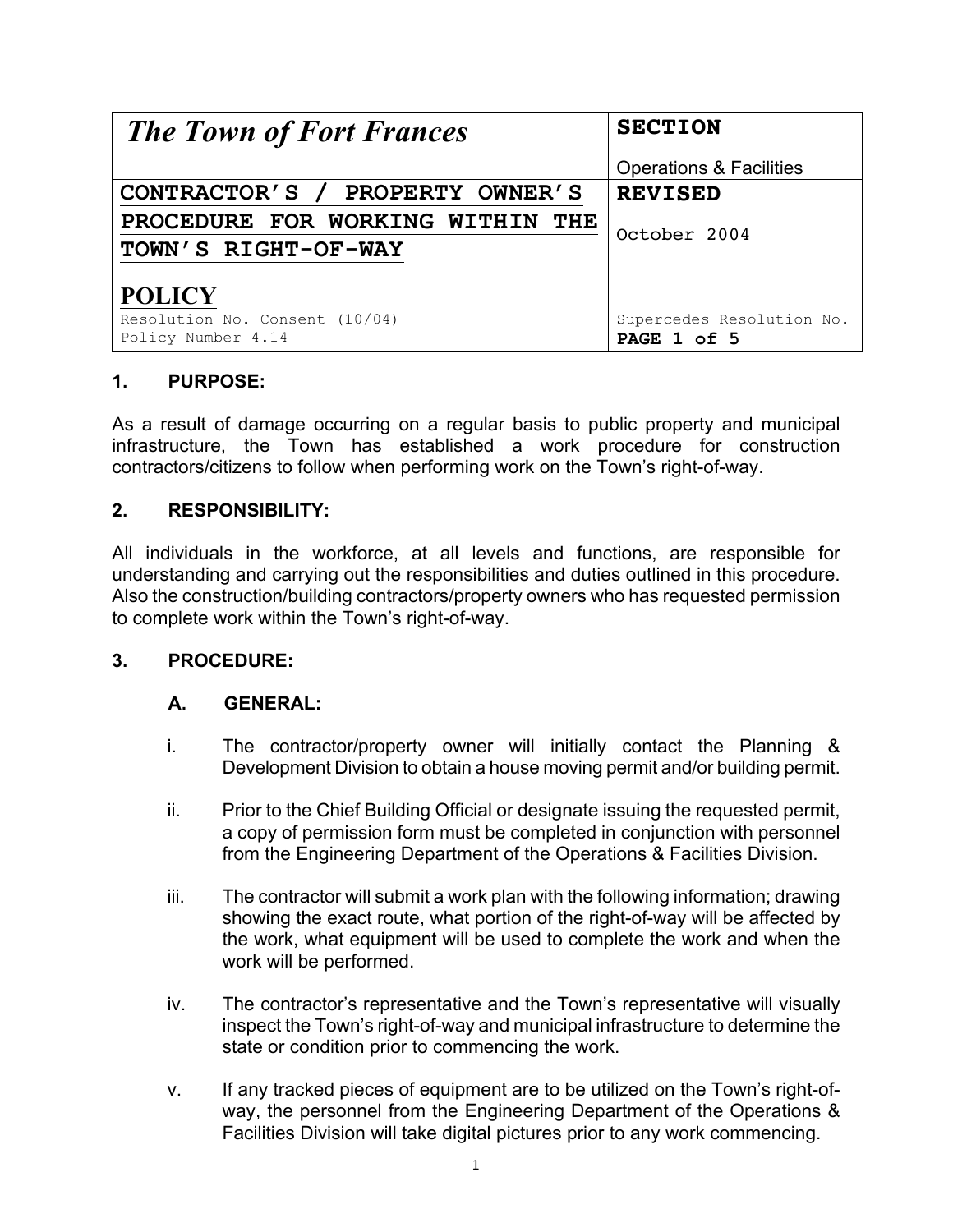- vi. The contractor will make every effort to protect public property and municipal infrastructure.
- vii. The Chief Building Official or his designate will collect a deposit of \$1,000 from the contractor and once personnel from the Engineering Department of the Operations & Facilities Division have authorized the permission form, the Chief Building Official or his designate will issue the appropriate permit. At this stage the contractor has been given authorization to complete the work.
- viii. Contractor to notify Town when work is complete, the Town's representative and the contractor's representative will complete a post-inspection of the work area as outlined in the contractor's submitted work plan.
- ix. If damage of municipal infrastructure has occurred, the Town's representative will take pictures of the damages immediately. The Towns workforce at the expense of the Contractor will repair the damages.
- x. Once the repairs are completed, the contractor will be invoiced for the repairs. The \$ 1,000 deposit will be used to offset the costs for the repairs. If the repairs are less than \$ 1,000, the contractor will be refunded the balance.
- xi. If no damage has occurred, the Town's representative will complete the section of the permission form indicating the work was completed without destroying or damaging any municipal infrastructure.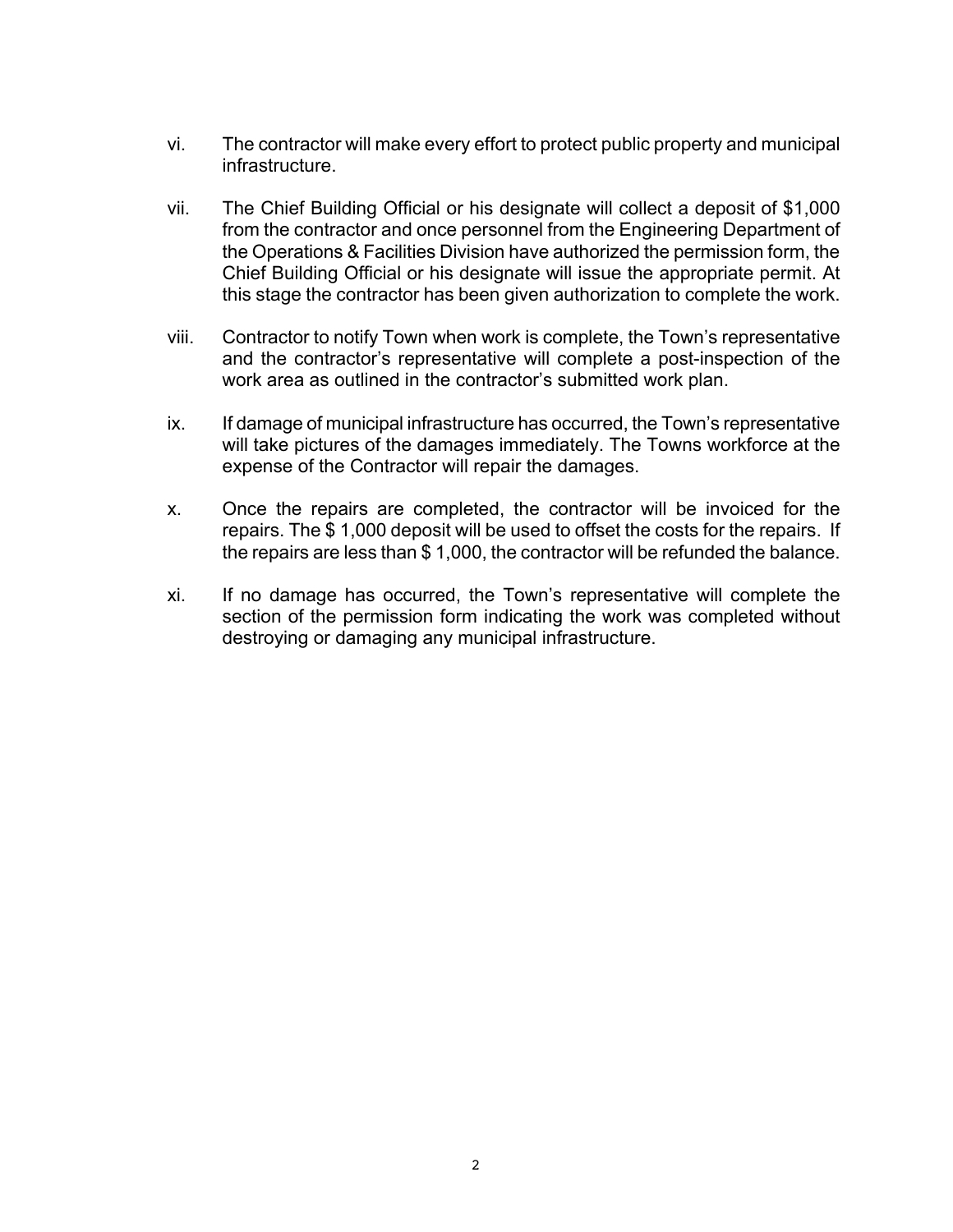# **Permission Agreement for Contractors To Perform Work On the Town of Fort Frances Right-Of-Way**

The contractor/property owner when performing work on the Town of Fort Frances right-of-way will adhere to the following terms and conditions;

### 1) **Road & Traffic Control** –

A. Traffic control shall be in accordance with Book 7 of the Ontario Traffic Manual (OTM).

B. Provide and maintain temporary service roads for the Work to ensure safe, convenient and adequate access. Provide access for emergency vehicles at all times. Provide and maintain sidewalk crossings, ramps, and construction runways as required for access to the Work.

- C. When public thoroughfares are to be closed, or traffic restricted, notify the affected residents, the road authority, the Fire Department, the Ontario Provincial Police, Ambulance Services and School Board if bus route is affected, giving at least seven days notice of the closing or restriction.
- D. Close thoroughfares or restrict normal traffic flow only with the consent of the authorities having jurisdiction, and in accordance with their requirements.
- 2) **Occupational Health & Safety** Shall not hold the Corporation of the Town of Fort Frances responsible for any violations committed under the Occupational Health and Safety Act and that all work performed under the Permission Agreement shall be in conformity with the Occupational Health and Safety Act, and, the safety standards and policies of local authorities. All persons working within the Town's right-of-way as outlined in the submitted work plan shall be required to wear personal safety equipment at all times.

The employees, agents or representatives of the contractor within the Town's right-of-way as outlined in the submitted work plan will be versed with the requirements of the Act. These personnel are knowledgeable in the safety procedures required during the performance of the work.

- 3) **Mandatory Inspections** Shall adhere to the terms and conditions as outlined in the Town of Fort Frances policy No. 5.1 for contractors when performing work with the Town's right-of-way. Two (2) mandatory inspections are required; Pre-work and Post-work inspection.
- 4) **Work Plan –** Shall submit a work plan prior to starting any work within the Town's right-of-way and as outlined in the Town of Fort Frances policy No. 5.1 for contractors when performing work with the Town's right-of-way
- 5) **Damage Deposit** Shall provide the Corporation of the Town of Fort Frances with a certified cheque or money order or cash in the amount of \$ 1,000.00. This deposit will be given directly to the Chief Building Official as outlined in the Town's policy No. 5.1 for contractors performing work within the Town's right-of-way.
- 6) **Cost of Damage to Public Property** Shall be responsible for all costs associated with damages to public property and municipal infrastructure on the Town's right-of-way as result of performing the work as outlined in the submitted work plan.
- 7) **WSIB Clearance Certificate –** Shall provide the Town with a current copy of the WSIB clearance certificate prior to commencing any work. This clearance certificate with be forwarded to personnel within the Engineering Department of the Operations & Facilities Division.
- 8) **Insurance** Shall provide and maintain a comprehensive policy of public liability and property damage insurance in the amount of not less than \$ 5,000,000 inclusive per occurrence. A certificate of insurance will be forwarded to personnel within the Engineering Department of the Operations & Facilities Division prior to commencing any work.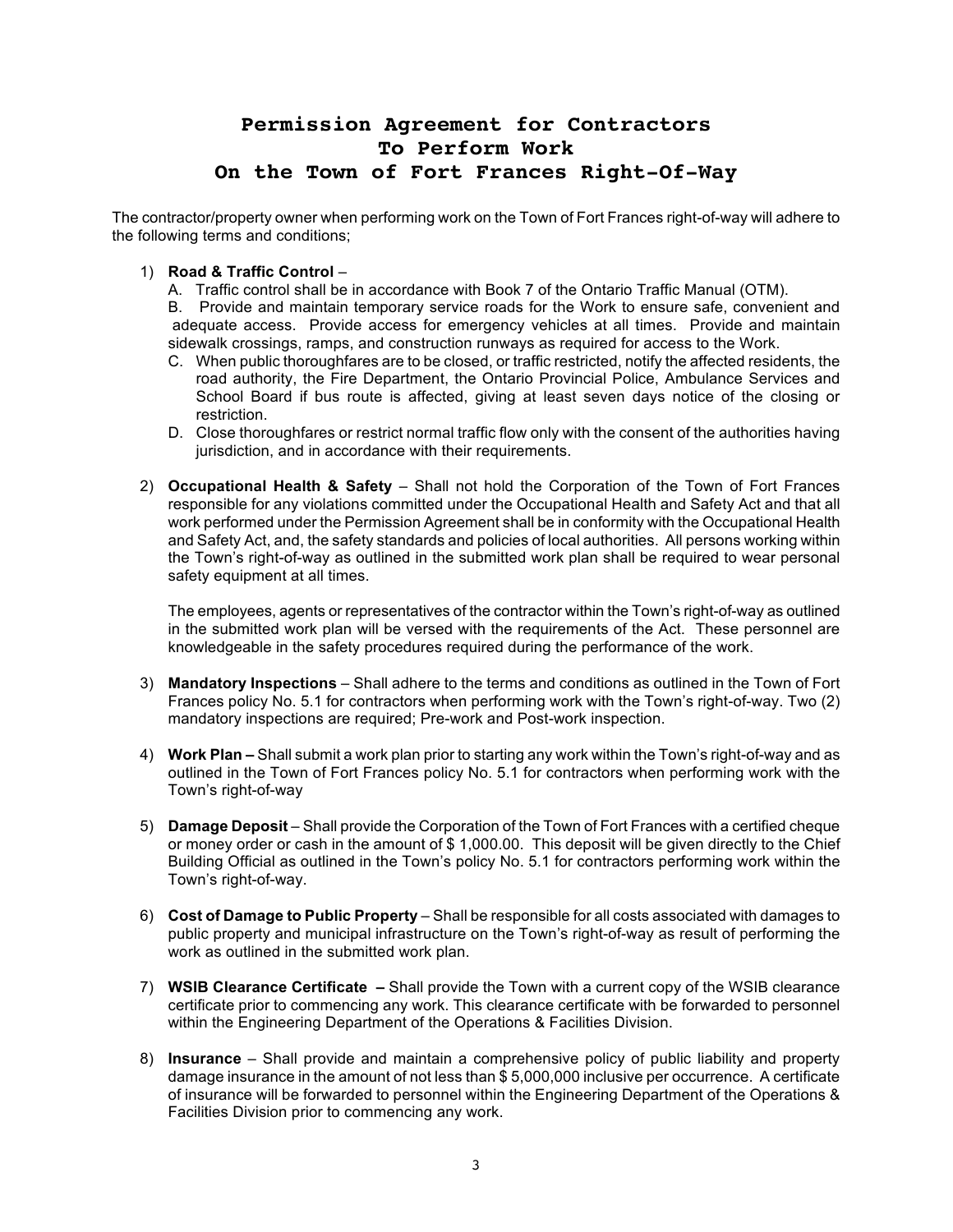I, \_\_\_\_\_\_\_\_\_\_\_\_\_\_\_\_\_\_\_, contractor's representative of the contractor company: \_\_\_\_\_\_\_\_\_\_\_\_\_\_\_\_\_\_\_\_

:\_\_\_\_\_\_\_\_\_\_\_\_\_\_\_\_\_\_\_\_\_\_\_\_\_\_ agree to the terms and conditions as stipulated in the Permission Agreement and as outlined in the Town of Fort Frances Policy No. 5.1 – Contractor's Procedure for

Working Within the Town's Right-of-Way.

 $\overline{\phantom{a}}$  , and the contribution of the contribution of  $\overline{\phantom{a}}$  , and the contribution of  $\overline{\phantom{a}}$ **Contractor's Representative Date** 

Witness Date

 $\overline{\phantom{a}}$  , and the contribution of the contribution of  $\overline{\phantom{a}}$  , and the contribution of  $\overline{\phantom{a}}$